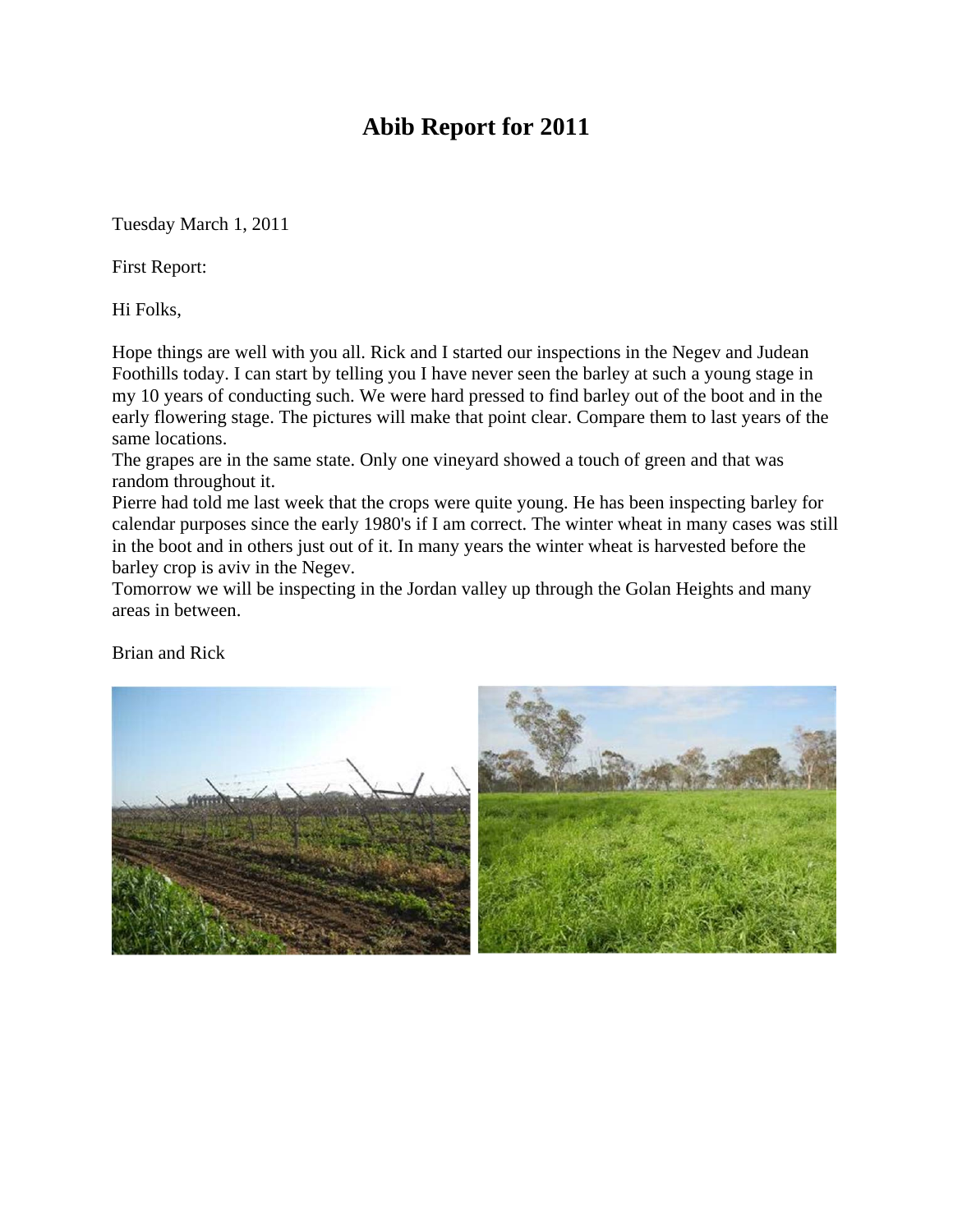

Wednesday March 2, 2011

Second Report:

Hi Folks,

We covered a lot of ground today. As in the past we traveled the length of the Jordan Valley from the Dead Sea up to the Gilboa Mountains, across the Jezreel Valley, north to Tiberias, around the Sea of Galille, over the Golan Heights, and back through the Northern Jordan Valley. Today is a duplicate of yesterday as to the condition of the barley. All is very young in every one of our traditional locations we checked. Even the roadside barley in the central Jordan Valley was at best case in the flowering stage. I have attached a picture with an example of it. This area had not received what would be a normal rainfall. Even though the temperatures are there even in the winter to grow barley it needs water. The point being we will never use irrigated crops to establish the start of the year. Once again I refer to Deuteronomy 11:10-12. With that said, for all of you who have followed the meteorological conditions in Israel this winter the reports have come as no surprise. The pattern is establishing itself and will continue to do so. But, we must always have a witness to the fact. That is why I personally travel here each year regardless of what I may think may be the case.

Speaking about the connection between water, warmth, and growing, we have only to look at the grapes growing in the Jordan Valley. Many are leafed out because they are irrigated. Where no irrigation is applied they are dormant or just beginning to come to life just as those found in the Negev and Judean Hills. These are important lessons for us all so that we are not easily deceived. We have not seen any storks migrating this year. It is one of the concurring events with the aviv. Tomorrow we will follow up with the fig trees and report on them as well.

We have not found any of the wild anemones this year. However we have seen a lot of flowers which resemble them from a distance. We have seen them in years we have intercalculated in the past. They have the shape of a big buttercup or a small tulip until they approach death and then spread their petals out and drop them. I looked up their name in the past and if I can dig it up I will pass it along with a picture in the near future.

Tomorrow we will focus on the area around the Old City, Mount of Olives, etc.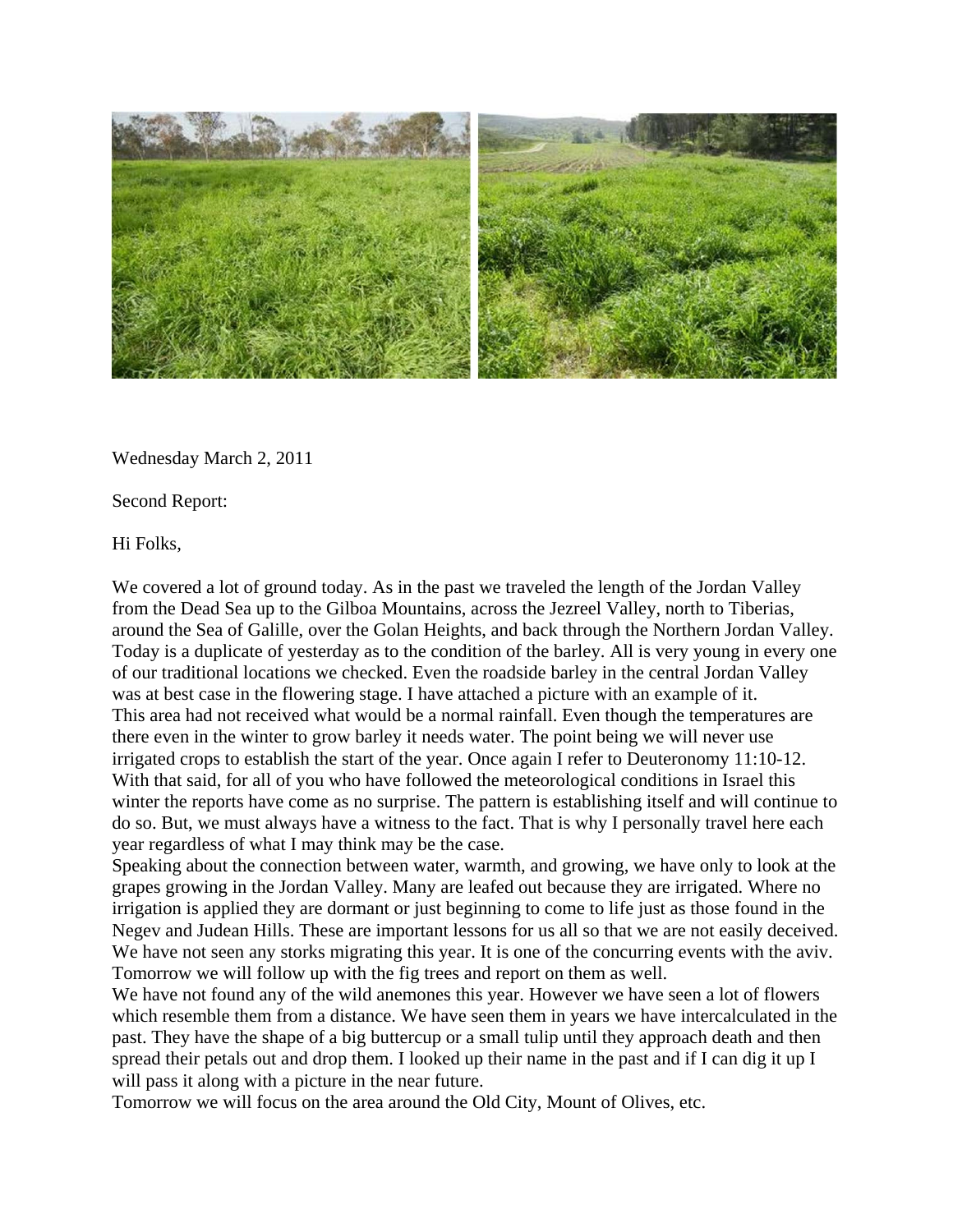### Brian and Rick



Thursday March 3, 2011

Third Report:

Hi Folks,

Today we came to the conclusion of our inspections. There is nothing new to report from the Jerusalem area other than the figs are not budding in any area's we inspected. The barley was very young and holding the same pattern as seen in every location around the country. I have updated the site as to potential dates for the coming Biblical year and thus the keeping of the appointed times of meeting with our Creator which I and my family will be following. May you have a safe and blessed holy day season.

Once back in the States I will prepare a summation of this years inspections as to lessons learned as well as those reinforced.

Thanks for your prayers,

Brian and Rick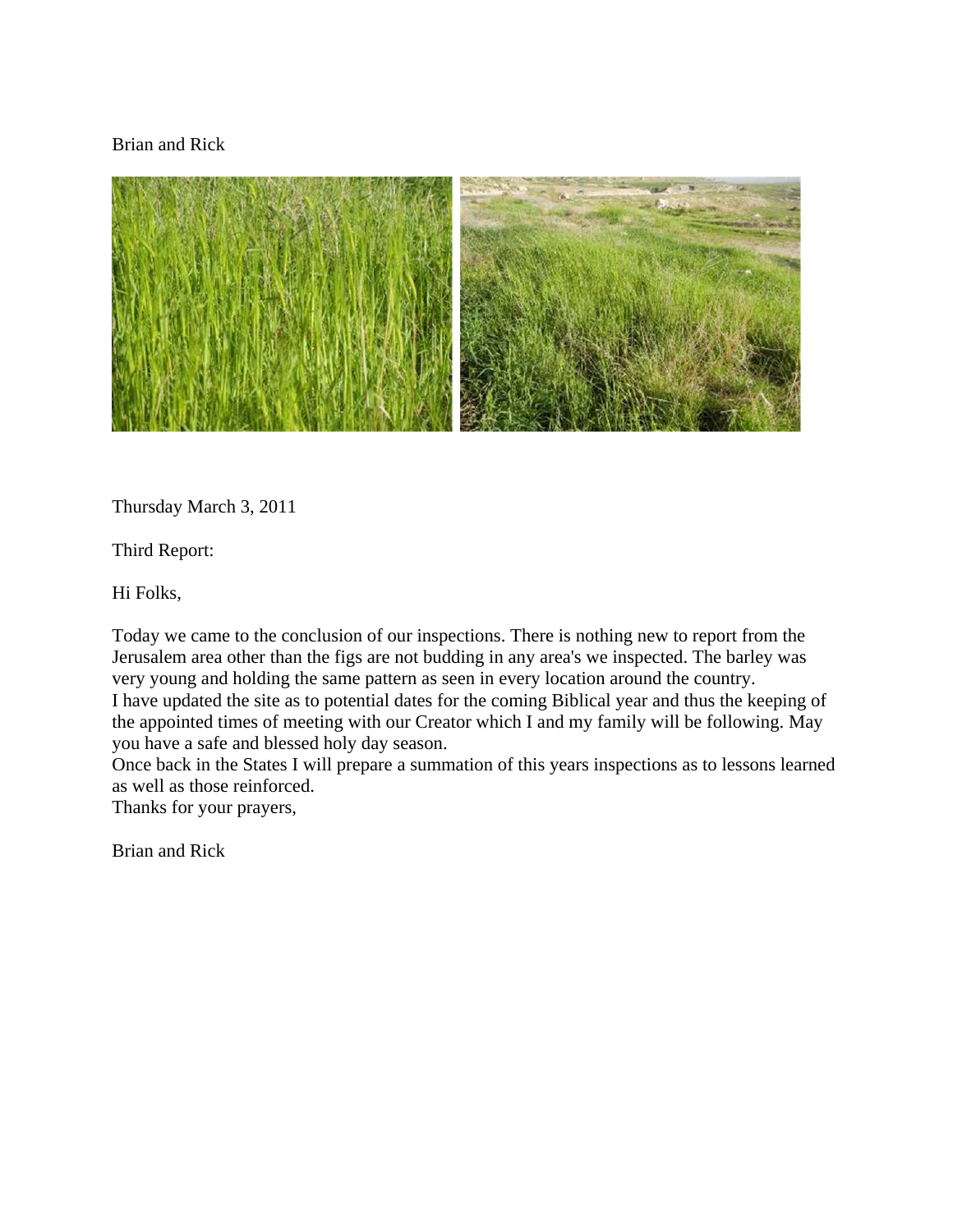## Summation Report 2011

Sunday March 6

### Hi Folks,

We hope all is well with you and that you are prospering during these days for there is an ever growing darkness attempting to extinguish the light from above which is to be manifested in the called of the Father. There are many deceitful workers working overtime to assist the angel of light in his efforts to destroy the faith once delivered.

After teaching us about the lesson of the 10 virgins in Matthew 25 we are instructed to "watch" in verse 13. It is the Greek word gregoreuo. Strongs says of it, "from 1453; to keep awake, ie watch (literally or figuratively): be vigilant." Vines Expository Dictionary tells us that this Greek word #1127 means to watch in the sense of keeping awake and of "spiritual alertness."

I will be addressing that later in this summation and in direct relevance to the lesson taught to us by our Savior in Matthew 25:1‐13. This lesson as we will see is tied to our calendar efforts. It is intricate to the command to "follow the Lamb wherever He goes."

I will be taking a lot of time to point out some very important issues we as the body need to be aware of and alert to. Before any of you ask why I am using Hebrew names for the Father and the Son in this summary let me state that many who look to our abib reports do so. Some of them they do not mind reading another's writings when we use the English names. However there are some who will not eat of that table finding it offensive regardless of what is being served. That is why we have a Hebrew Names version of our Abib booklet. This subject of abib is so important to the health of the body of Messiah that I make the effort to make it palatable to all the called of Elohim.

Let me begin with the physical lessons being reinforced from this year's inspections in Israel. Rick and I reported that there is absolutely no chance of finding aviv barley in the land of Israel in the  $12<sup>th</sup>$  lunar month. There are some who would try and suggest or even state there is aviv to be found. Ignorance of the facts is one thing but blatant misrepresentation is another, for this is not a game. As most of you know we look to the Hordeum Spontaneum or wild barley, that which has seeded itself and is influenced only by the meteorological conditions put in place in any given year by Elohim. Our reporting this year was just a visual affirmation to what Pierre had told me 2 weeks ago from his daily observations as he travels back and forth in the areas of the Negev and Judean Hills. As I have mentioned before Pierre has been inspecting barley in Israel for calendar purposes since he moved there in the early 1980's.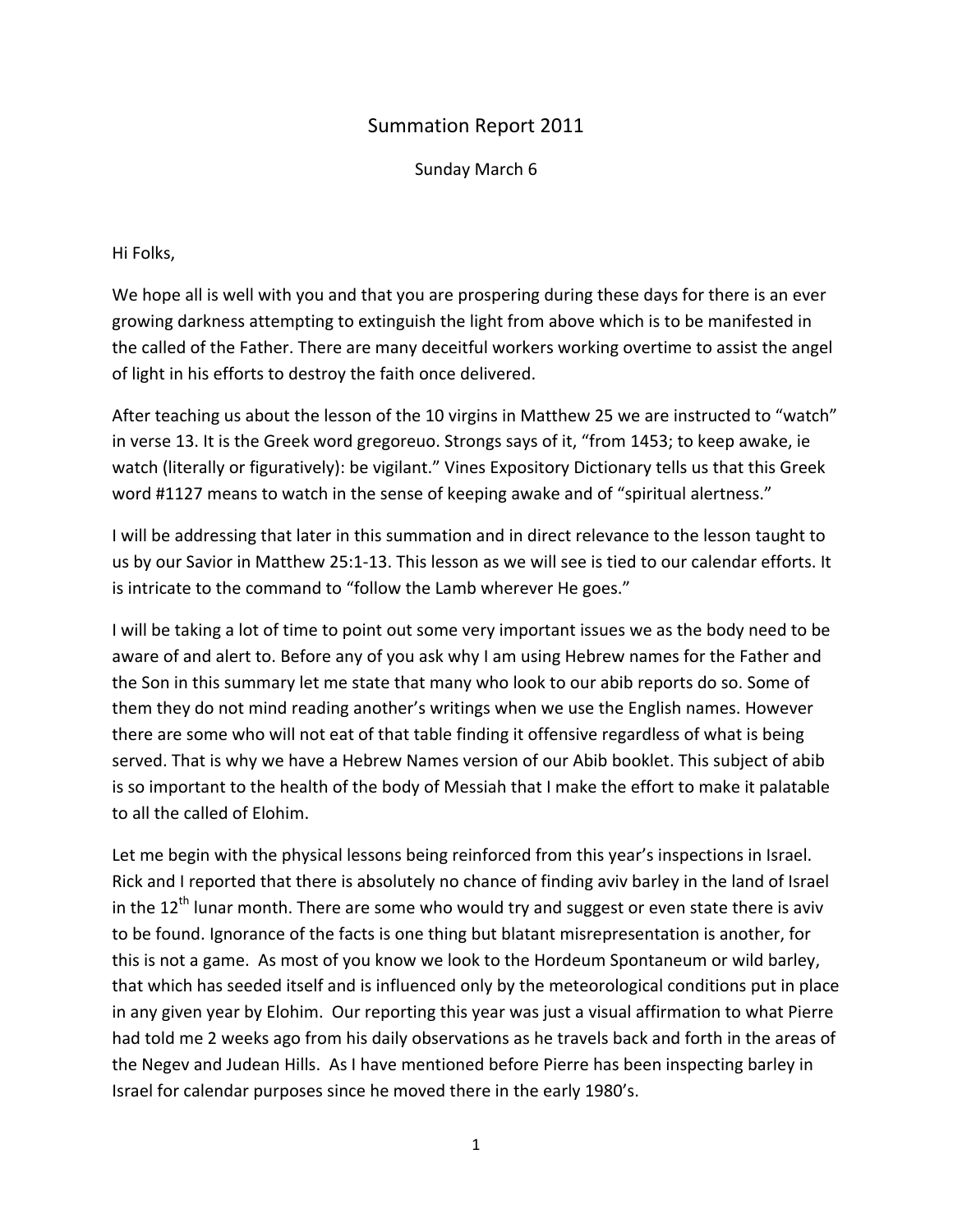We have stressed for years the need to follow and watch the meteorological conditions that take place in Israel between the end of December and through the middle of March. We can see a very clear pattern between these daily readings there and the maturing of the barley crop. All of that information is available to each and every one of us if we have a computer and have internet access. The most comprehensive site is that of the Israeli Government. http://www.ims.gov.il/IMSEng/CLIMATE. Why do I stress this? We are not to be caught unaware and thus easily deceived. We are to follow our Savior and not any man. We are to work out our own salvation as Paul instructs us in Philippians 2:12. Not only "work it out" but to do so with "fear and trembling." That is very serious personal involvement and awareness. No one else can do it for us. As members of the body we can only "assist" other members with our efforts.

The second reason I stress our watching the meteorological conditions during this critical time period of growth of the barley crop is based in scripture, in fact in Deuteronomy 11:10‐12. It is very important to us for being aware of the will of the Creator and not that of any man. The Creators will and methods of seeing it through are recorded in the Holy Scriptures. There is no hidden agenda. However that can't be said about men.

"For the land which you go to possess is not like the land of Egypt from which you have come, where you sowed your seed and watered it by foot, as a vegetable garden." Here we are being instructed that it was necessary for them in Egypt to irrigate their crops for them to grow. They had to diligently tend to them. If they didn't water them they would not grow. They certainly had the warm temperatures in Egypt for plant growth but they did not have the rains and thus they need to "water by foot" from the waters of the Nile River.

Our Creator, Sustainer, and Provider now contrasts this land and method with that of the Promised Land in verses 11‐12. "But the land which you cross over to possess is a land of hills and valleys, which drinks water from the rain of heaven (unlike Egypt), a land for which Yehovah your Elohim cares; the eyes of Yehovah your Elohim are always on it (that's in relation to the crops growing there as the context tells us) from the beginning of the year to the very end of the year."

These three verses are filled with knowledge and understanding for the called of the Father at this time. The most obvious lessons are:

1) We can't use or compare the crops growing in Egypt to those growing in Israel. This is unfortunately trampled upon by some who insist we are not to use the barley crop in our determinations. They site Egypt in some convoluted attempt to do so. They in fact stumble over the scriptures in an attempt to get us to follow the Rabbinical Calendar. It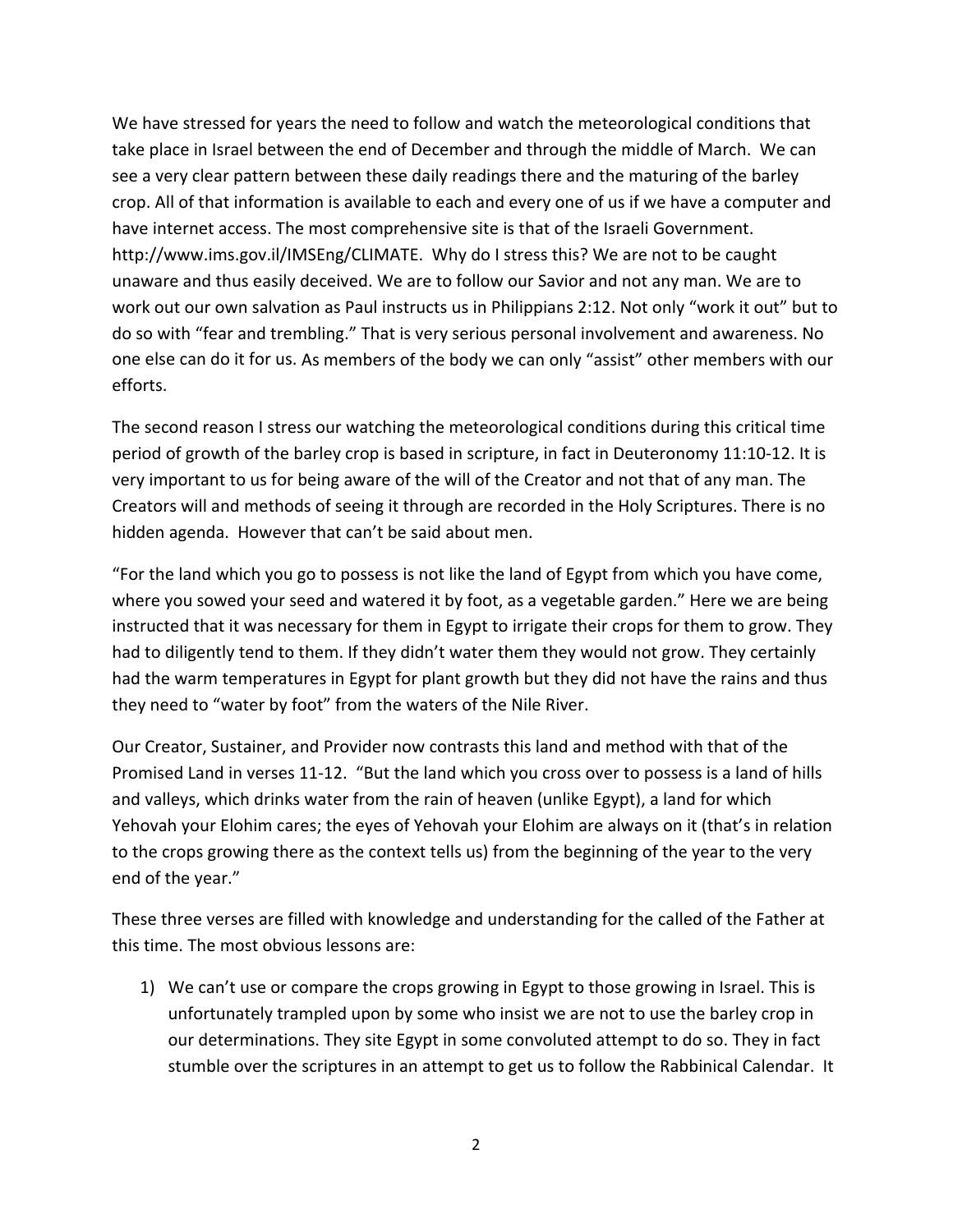apparently makes sense to them but it does not "hold water" based on the word of Elohim.

- 2) The geography of Israel is much different from that found in Egypt. Egypt has only one source of fresh water running through a very large flat desert terrain. The fertile areas of Egypt suitable for growing crops are very narrow and run adjacent to the banks of the Nile until it hits the delta region called Goshen in the Bible. The only way the Egyptian could expand the growing area was to irrigate the land. They did it by foot as Elohim has told us. Not so with the Promised Land as it was given to the Israelites. It on the other hand was a land of hills and valleys. A simple understanding of such terrain is that you will find different growing times for crops due to elevation (temperature relevant), and soil conditions. A simple fact tells us that we will almost always find the best growing soils in the valleys and the least desirable ones on the hillsides. This is just simple geology and agricultural understanding. That is why we will almost always see grain and vegetable crops concentrated on the valley floors and livestock and trees on the hillsides in such terrain.
- 3) The third point of understanding and knowledge gained from these scriptures is simply this. In a land of hills and valleys found in the Middle East we will seldom if ever see a central water course like the Nile River. That exists in flat terrain. There may be a river or two in one or another valley but nothing like the Nile. Elohim gave this particular piece of real‐estate to Israel because they would need to depend on Him for a source of water, "which drinks water from the rain of heaven." Thus Israel would be dependent on Him for all their harvests. That is how Elohim controlled the moedim, or appointed times of meeting with Him. If they were diligent in following His commands then they would be blessed if not cursed. He has included that to this lesson here in verses 13‐17. Please read them to establish this point firmly in our minds. Verse 14 states, "then I will give the rain for your land in its season, the early rain and the later rain, that you may gather in your grain, your wine, and your oil," I hope this point is very clear to us all. We can have all the perfect temperatures and good quality soil but without rain nothing will grow to harvest.

We have been told here in these scriptures about these very simple meteorological and geological facts. This is a profound lesson for us today about the Promised Land and Elohim's relationship to it. He says the rains will come in their seasons from year to year, and at His discretion. He says He cares for the land and that His eyes are on it "always" from "the beginning of the year to the very end of the year." It is He who determines the start of the year. He has tied it to the crops growing there and directly to "the rains of heaven." He says these rains, two of them, will be given "in its season." Season here is #6256, eth and comes from #5703. Strongs tells us it has an emphasis on a time. The Brown Driver Briggs tells us the same but with the emphasis of the timing of an event. Our Creator determines the timing of these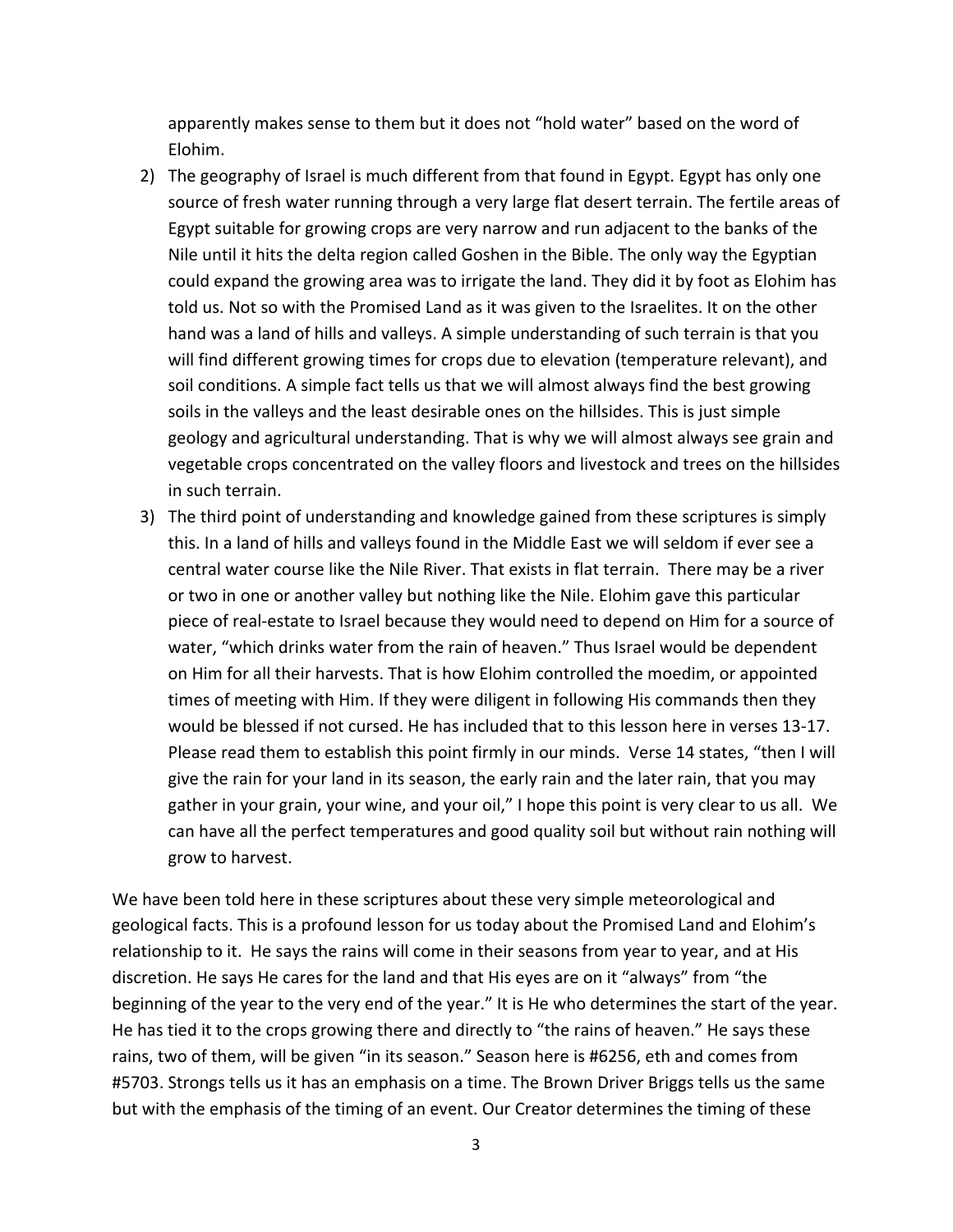rains and nothing or no one else. He alone decides the meteorological conditions in Israel which determine the timing of the barley maturing to harvestable condition. This is why we do not use any irrigated crops to determine the timing of the month of Abib. These simple lessons from Elohim guide us on our inspections. We can easily couple them with the science of geology to support what Elohim says. We also couple this with a base of agricultural and meteorological knowledge to go with the simple Biblical knowledge and understanding Elohim has granted us to make an accurate aviv determination. Please let me clarify one important aspect of aviv barley. It is not green heads of grain. That is a bad translation in English and those who use it as a baseline for determining the start of the year will stumble and fall. That has been reinforced in the field year after year.

During a normal year (12 lunar months) we should see a lot of rain in the land of Israel during the time period of mid‐December to mid‐January. However, during an intercalated year we should see this time period of rain during mid‐January to mid‐February. This is a pattern established from our watching the relationship between the self‐seeded barley growth and the meteorological conditions in Israel. For those of you who have looked at our inspection reports over the years you will see we use a scale for barley growth called "The Zadok two digit Code System." It teaches us in simple terms the growth stages of barley in an average year, meteorological speaking. There are nine designated stages of growth. A copy of it can be found in our booklet, "How to determine the state of AVIV barley in Israel." It can be downloaded from our site; abibofgod.com in either; English, Spanish, or Hebrew names versions.

Each and every member of the body of Messiah can easily learn how to make these determinations and not have to depend on another to do it for them.

This year the rains came late and very heavy in many regions of Israel. We could easily follow this by the method I discussed earlier. Many of us who observe or watch these things did not expect this to be a normal year based on the science of meteorological events taking place in Israel. Of course we would not use that as our final determining factor. That is why we go to Israel each year just prior to the end of the  $12<sup>th</sup>$  lunar month to determine the visible condition of growth of the barley crop as to its maturity throughout the country. The barley is a visible sign and as such must be confirmed visually if we have the means to do so. I as well as others I work with in this have been blessed with that means. We do not solicit funds from other members of the body and frankly don't want to. If the time should come when we would need some assistance we would ask for it. The only costs involved with these functions are air fare, car rental plus gas, and food and lodging while in Israel. We cover these costs ourselves because when we were placed into this function in the body we were also blessed with the financial means to do so. Currently we are talking about approx. 2200 dollars each when two people are involved. That amount drops when more are sharing car and lodging expenses. As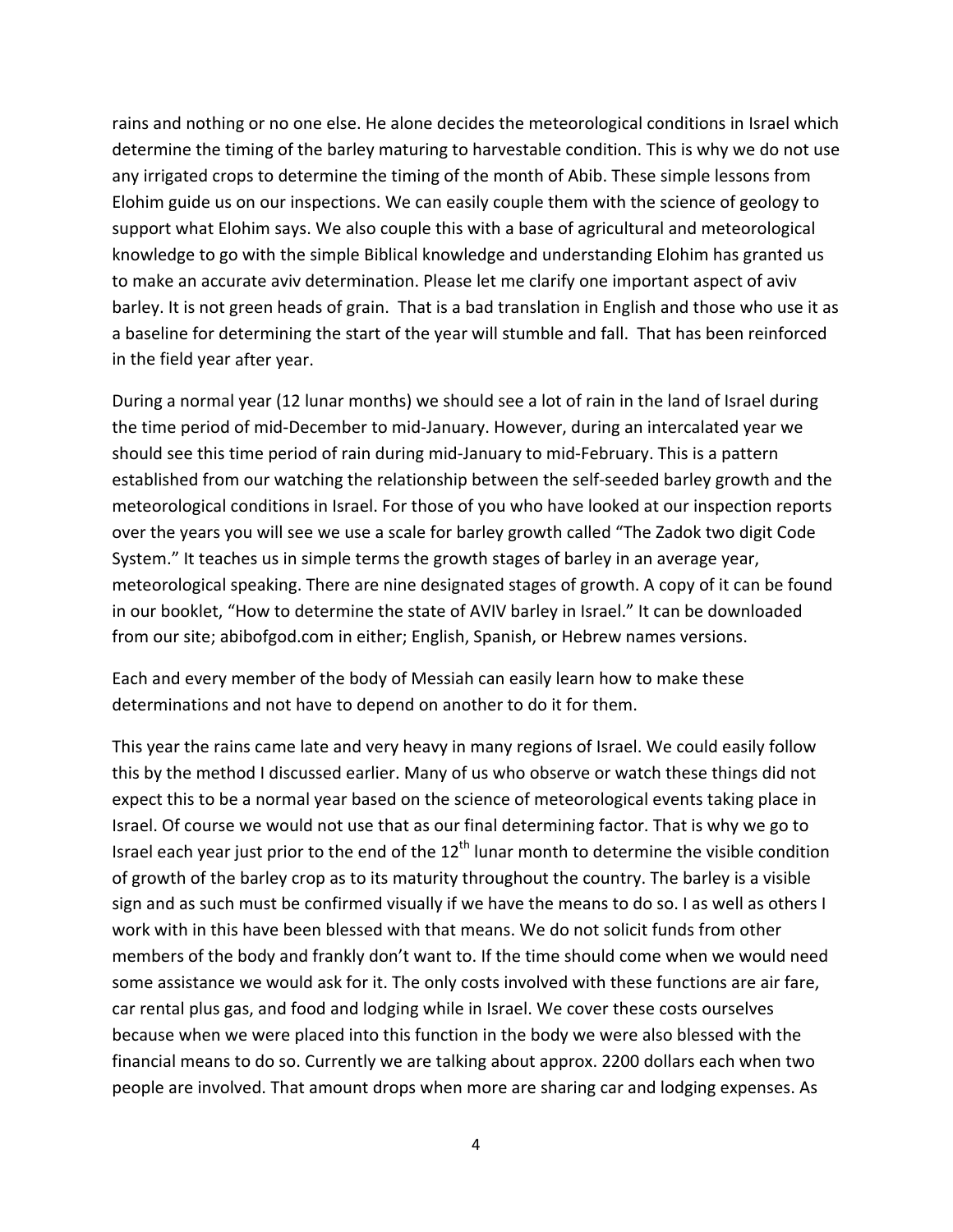you may realize airfare is the largest portion of it (1670 dollars). For those residing in Israel their costs are very, very, minimal. They would need to purchase gas and make some time to conduct inspections. Don't be deceived by anyone to think it is a costly undertaking for someone living there.

The relationship between water and plant growth is illustrated vividly in the arid portions of the Jordan Valley. Had I have known I was going to be addressing a summation of this nature I would have taken pictures which show this contrast. For instance, Rick and I observed grapes growing which were covered (netting canopies) and irrigated, adjacent to grapes that were not covered but more importantly not irrigated. The irrigated vines were health and abounding with foliage. The vines next to them which were not irrigated were completely dormant with not a hint of green life started. They had the same soil and temperature. However one was mechanically watered by man and the other was not. Both had received no water from the Creator. This section of the Jordan Valley has to be treated, as Elohim puts it, "as a vegetable garden " and watered by hand for He does not provide this area with the rains of heaven in their season. It is virtually a desert because of this factor. This applies to this area as far as one can see right up the sides of the hills until you approach the summit. These hillsides however are not currently designed to grow crops because they are steep, rock strewn, and have very poor quality soils. That may change during the millennium but for this time those are the simple facts. The other side of the Judean Hills is a different situation. There are many locations on the western slopes which get good rain and have pockets of deep rich soil. There are also pockets of poorer soil which are rocky and stony. This is a simple lesson in the pattern of the windward side of mountain ranges. On the eastern slopes there are only "desert" conditions to be found starting a short distance from the top of the hills downward to the valley floor. This condition does improve about ¾ of the distance up the valley from the Dead Sea because it actually starts to receive some rains in their season from that location north.

Let's look at a clear example of this desert setting that has been controversial in the past. It is the area called Ein Mabu'a. In 2005 this little plot of ground was used by another inspector to declare the month of abib when every agricultural area of the country were nowhere close to having barley in a state of aviv. In fact 2005 was the second youngest year of barley growth we have witnessed in Israel in 10 years we have been inspecting. As most of you know from our reports I as well as the other experienced inspectors who work together with me, did not and will not accept this location or any other one like it to determine the timing of the appointed times of meeting with our Creator. They are not acceptable for a tamin or unblemished wavesheaf offering to come from. As a point of reference the infamous Alon Junction site used by these other inspectors does not exist any longer. It has been relocated to the west of the old location and is completely reshaped.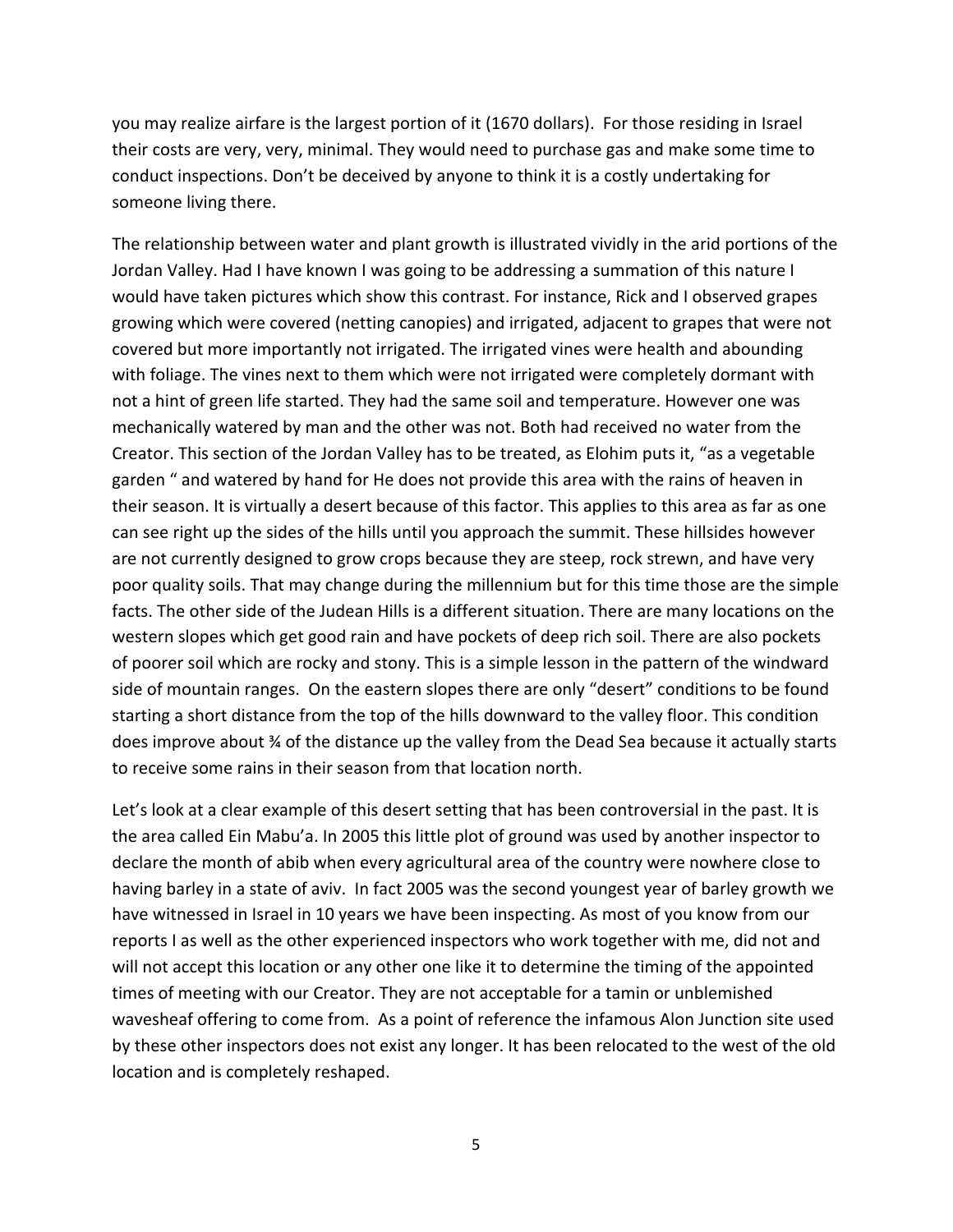Let's look at just the science to see what lessons we are taught from scripture about rain and growth in season. This year the area of Ein Mabu'a received little if any rain until about two weeks prior to our visiting it. It was only a small amount and most of it was quickly absorbed into the top crust of the ground, or just evaporated. You can see the results in the two pictures attached to this summation. There is little if any growth there and what is germinating and growing is almost all weeds. Virtually no barley at all! What little barley has started is very immature and will die very quickly because there is no depth of soil and there will be no more rain in that location. Our Savior gives us this simple common sense understanding in the parable of the sower, "Some fell on stony places where they did not have much earth; and they immediately sprang up because they had no depth of earth. But when the sun was up they were scorched, and because they had no root they withered away." All we have to do is apply this Biblical understanding on our part. That is what we do. Those of us who inspect the barley in Israel, who are rooted in the Messiah and have His spirit, are growing in His grace and knowledge. These pictures should scream at all of us who understand such things. Even one without the spirit should be able to use common sense with a little agricultural knowledge to know that such an area has never been used for growing any harvestable crops. It is completely unreliable from season to season due to the amount of rain from heaven it receives, the lack of good soil, rocks and boulders strewn all over it, and the distance one would have to travel down treacherous hillsides to even get to it. These areas have only been used for grazing sheep and goats by nomadic Bedouins. Because there is no sustainable growth there it isn't even worth the effort to go there in some years.



Ein Mabu'a

All these points are just simple facts which can be substantiated and underpinned by scripture. The reason I have spent this amount of time addressing them is so that we can have a foundation laid for a question a brother asked via email during the time Rick and I were in Israel conducting inspections. Some of you would know him but I would venture to guess that most of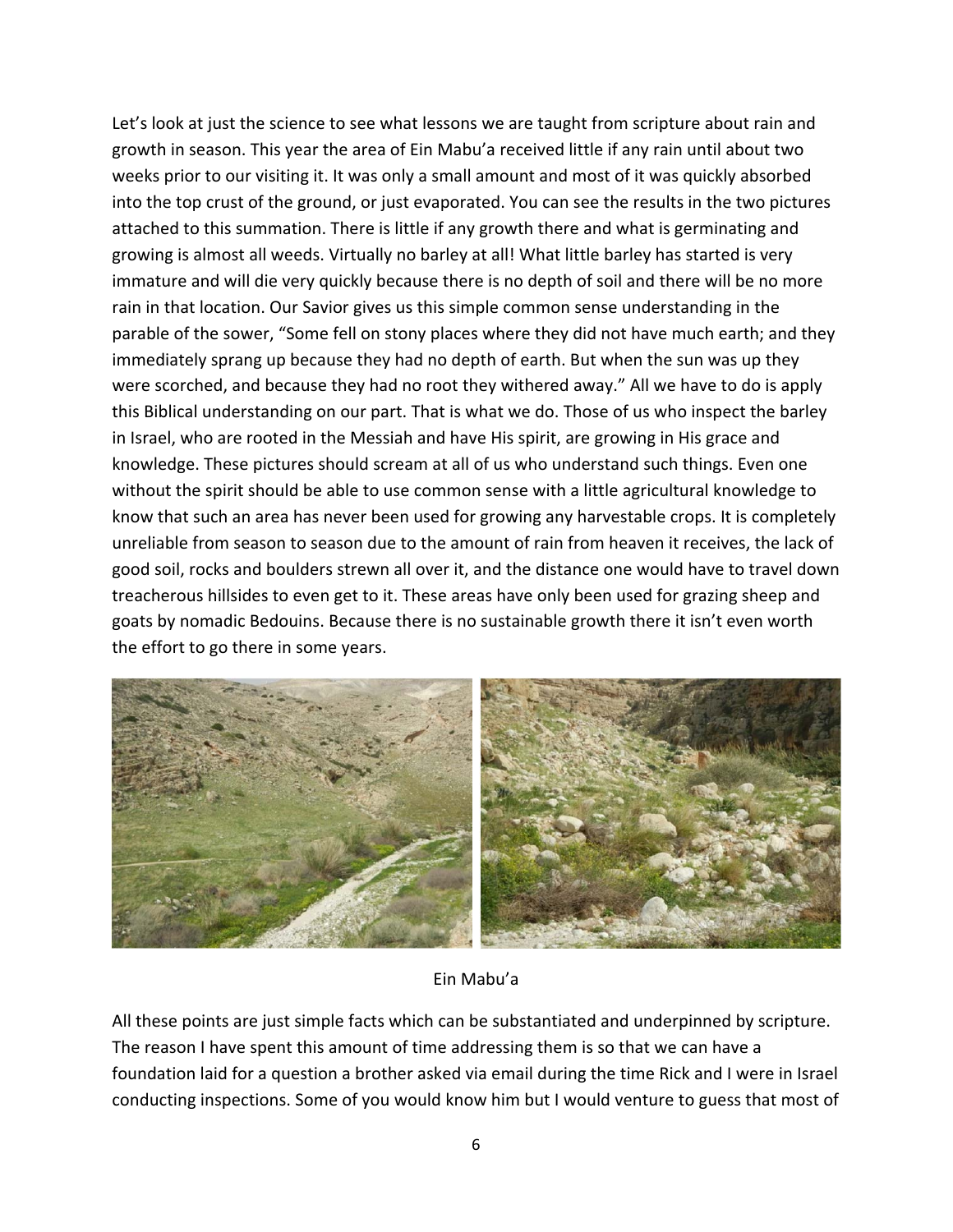you don't for those who receive these reports by email or from the website are scattered all over the four corners of the earth. You come from North America, South America, Caribbean, Australia, New Zealand, Africa, Europe, Asia, etc. When our Savior returns He will gather us from the four corners of the earth as scripture teaches us. I came in contact with Dale early on in the first or second year I was involved in the abib inspections. He is a devout follower of the Father and the Son and leaves no stone unturned in his search for the truth. He has a few different practices from me personally but this however is irrelevant to me for all I have to do is look at Paul's description of the Corinthian church or for that matter the message to the seven churches to see we do not all look alike in the sense of every doctrine we will be keeping. We in the body are not all arms, all eyes, or all toes are we? Of course we are not. That would be a very sickly body if in fact it could even be referred to as such. What the body will always have in common is this first; we will always have the Father and the Son for they are one. We are told that throughout the second covenant scriptures. Scripture has many warnings about this understanding as well. Just look to 1 John 2:22‐23. "Who is a liar but he who denies that Jesus is the Christ. He is anti‐Christ who denies the Father and the Son. Whoever denies the Son does not have the Father either; he who acknowledges the Son (that He is of the Father and is the Messiah) has the Father also." There are other scriptures that tell us the same thing but the point is made here in 1 John as to who is of the body and who is not and very importantly who can be trusted and who can't be trusted.

The second identifying sign comes to us in a lesson taught after the last Passover kept by our Savior. We find it in John 13:34‐35, "A new commandment I give to you, that you love one another as I have loved you, that you also love one another. By this all will know that you are My disciples, if you have love for one another." How simple is that. This is not talking about feely, touchy, fuzzy love but about true love based in outgoing concern for another and denying the self to carry it out. It is about true service to the entire body, the church, not just to an arm, eye, toe, etc.

Dale is one whom I see these character traits in. Dale can be brutally honest and this is probably why I enjoy his comments to me. He made it clear that he posed this question to another individual as well. I have no idea what has transpired on that end but I sent Dale what I call a short form answer at the time for Rick and I had had only about 15 hours of sleep from the time we arrived in Israel until, the time we left. I am going to give the long answer now and I think you will see why I am doing so whether you agree with it or not. We all need to follow our conscience as we work out our own salvation. The question is as follows:

#### Shalom Brian:

You are off to a good start, I see. Since it is so young in that area, which is a large area, it is highly unlikely you will find any major change elsewhere. I sent your report to Nehemiah Gordon.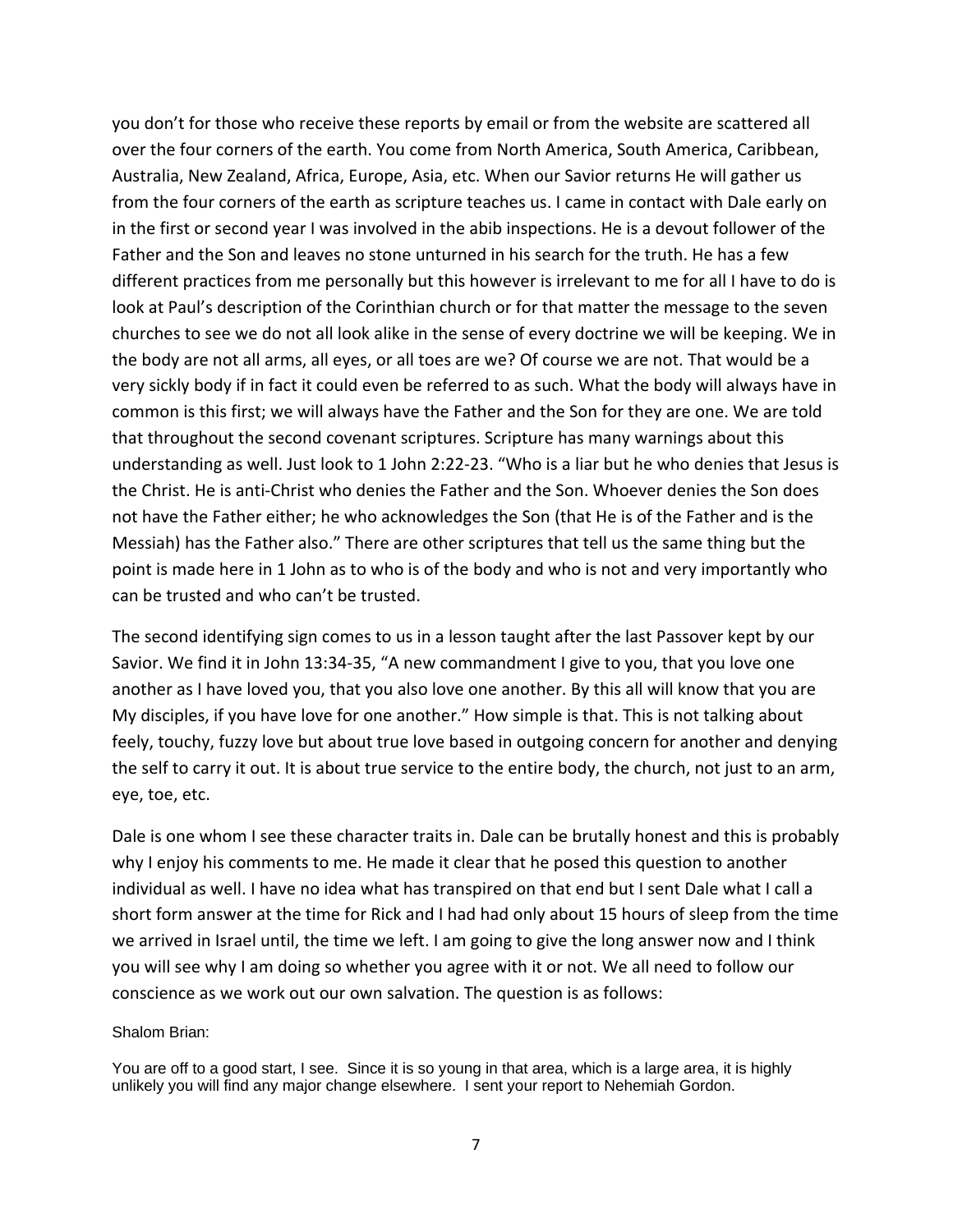As you know, many believe that while the New Moon can precede the vernal equinox. That anciently it is said that PASSOVER must fall after the equinox. Therefore, it will be a shocker if Aviv was found since it will be the first time in my life time, and also from what I have seen, Nehemiah in his 21 years of searching has never found abib before March 7. I cannot recall seeing an ABIB FOUND report from you either. Neither, do I think Jacob Meyer has ever found one.

It seems to me after 21 plus years in our present experience, that maybe we could save some expense and not travel in such cases. Look at what you found for instance. It is unusually young. There just was no chance of it being found.

If for 21 years (which means a 19year cycle took place) there was no instance, it is my understanding that it will not happen. Even if an isolated incident over a span of over 1500 years were found, it still would not prove the point. In fact, it would prove more the other belief of the ancients and verified by 99.999999 ACCURACY. This would mean the sky sign precedes the earth sign (abib). It would mean that such an isolated once in history incident, may have been by amateurs or was not done right in ascertaining abundant barley in all or sufficient areas. Remember, in the 2005 confusion, Nehemiah did find Barley, but by your rules, it was not sufficient quantity and not in the right areas.

D.G

Dales question and supposition has a lot of merit. Most today do not understand how the Rabbinical Calendar derives its intercalation. Many have written about it who disagree with each other. Some however are correct in explaining it. I am not going to make any attempt here to explain it in any detail. Passover (that being the Rabbinical 15<sup>th</sup> Passover), cannot take place before the Vernal Equinox based on their rules. The Pharisees or Rabbi's came up with a calculated calendar method of intercalation many centuries after they were denied the ability to conduct and thus report the two visible signs of the Creator. They had always used the New Moon and the barley growth as determining factors in doing so prior to this. Here are some quotes to demonstrate what the Jewish officials responsible for compiling the Encyclopedia Judaica have to say on the subject. We can find similar quotes in many other volumes and from many other accredited sources.

"The intervals of intercalation were at first irregular, intercalation being in part due to the prevailing state of various agricultural products and to social conditions. Regularity will also have been hampered by Romans suppressing what they considered stirrings of Jewish Nationalism." Vol 5 page 49

"There is on the other hand unimpeachable evidence from the works of writers with expert knowledge of the calendar that the present, ordo intercalationis (7 years in 19) and epochal molad were not yet intrinsic parts of the calendar of Hillel 11, these being seen still side by side with other styles of the ordo intercalationis and the molad as late as the 11 century. Also the four dehiyyot (postponments) developed gradually." Vol 5 page 50

As Dale mentioned there is a recent history of inspections which has resulted in the Passover not starting prior to the day after the Vernal Equinox. There may also be a history of this over a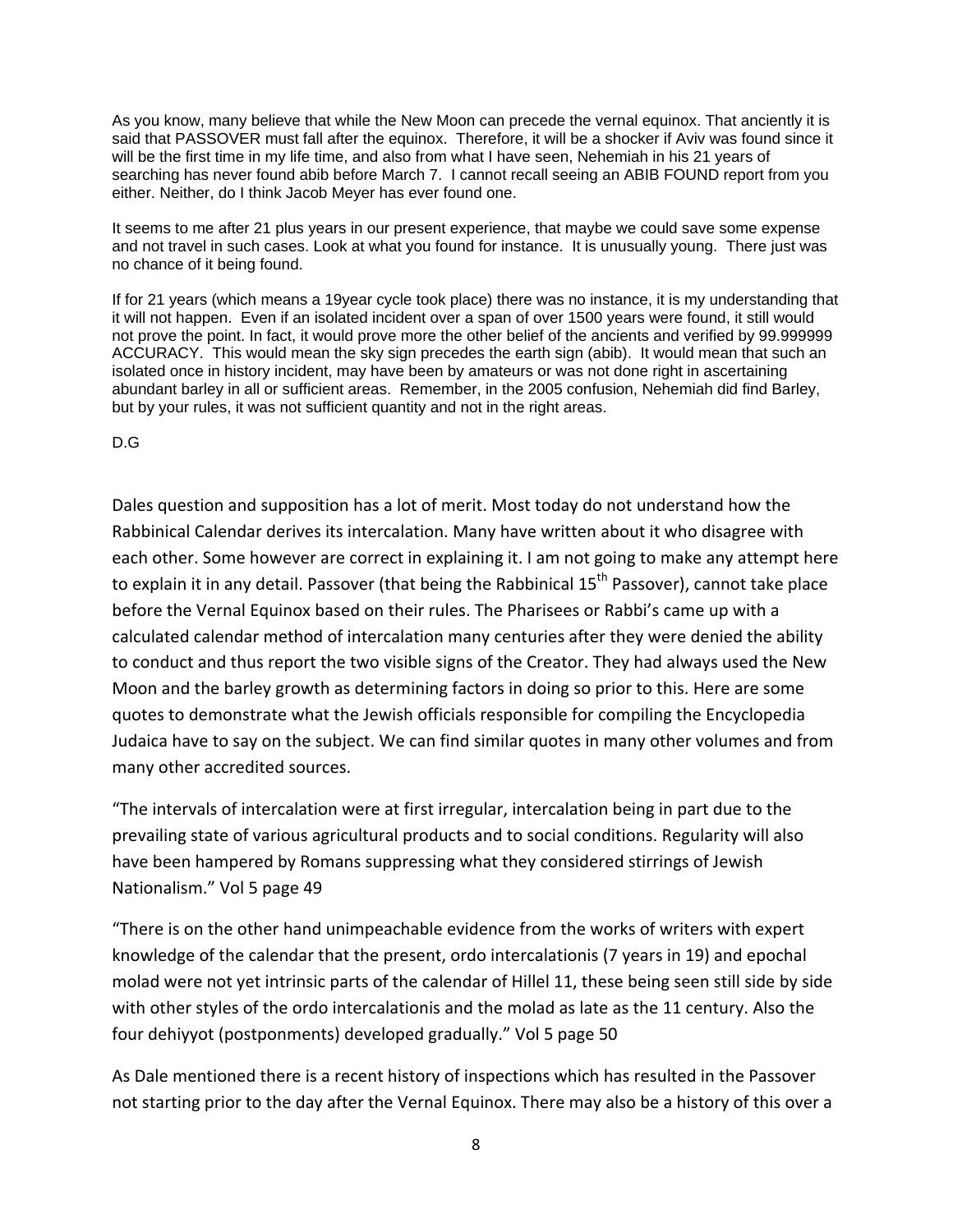much larger period of time as he has stated. I feel quite confident in saying that he is probably correct in saying it would be an oddity for Passover to fall prior to the VE from using even a common sense agricultural approach. The exception I can see to this is if the 11 year sun cycle maxima took place in a year in which the  $12<sup>th</sup>$  month ended in very early March or in the last day or two of February. In these years it is an historical fact that grain crops can mature very early for harvest. With that said we need to understand that the historical record does tell us that the calculated Rabbinical Calendar was a second choice to observation. They were forced to use it instead of the Biblical method of observation. Unfortunately the great ones of Judaism have tampered with it so much it is not what it was originally in 358 AD. We must always remember it was an alternate method of establishing the calendar. I personally do not use this method because it is not found in the scriptures and the historical evidence tells us when it came into use and why. This was not the method used during the time Messiah walked the earth or prior to it. Our Savior has said that He will never leave nor forsake us. That is a promise kept for He tells us it is kept in the bible in its entirety. 1 Timothy 3:16‐17, "All scripture is given by inspiration of God and is profitable for doctrine, reproof, for correction, for instruction in righteousness, that the man of God may be complete, thoroughly equipped for every good work."

I personally look to the bible for all my doctrine. If it isn't in there it takes second or lower position in importance. With that said I do look at history to get a more complete pattern of what is taught in the scriptures. That is why I know what Dale says about the timing of the first new moon and a 15<sup>th</sup> Passover are a pattern of the Rabbinical Calendar and not the Bible. He is not promoting that calendar system but just focusing one fact related to it, which may have merit by itself. Dales point for general discussion is accurate if we can trust history. We all know that can be a dangerous thing at times for it has often been rewritten. But in the case of not having a New Moon accepted prior to March  $7<sup>th</sup>$  is probably a good second choice. There are some brethren who for many decades have depended on using the closest New Moon to the Vernal Equinox as their starting point. That means they look at the New Moon before and after the VE to determine which is the closest to it. Once again, that is a second choice to actually being able to inspect the barley growing in Israel, which is the most accurate system for it is from scripture. If we have the means and method to do so we must take advantage of it. Israel lost this ability and to some extent the desire to do so when they were thrust out of the land. Remember it was a curse to have been expelled from the Promised Land, Elohims focal point on earth.

My answer to Dale was from my heart and from the instructions and warnings I see in scripture. At this point in my conversion I could not take the liberty of allowing another outside of the Messiah's body to direct me on such an important aspect of my faith. Once again what do I mean by that? I do not trust the Rabbinical Calendar nor Judaism for neither are founded in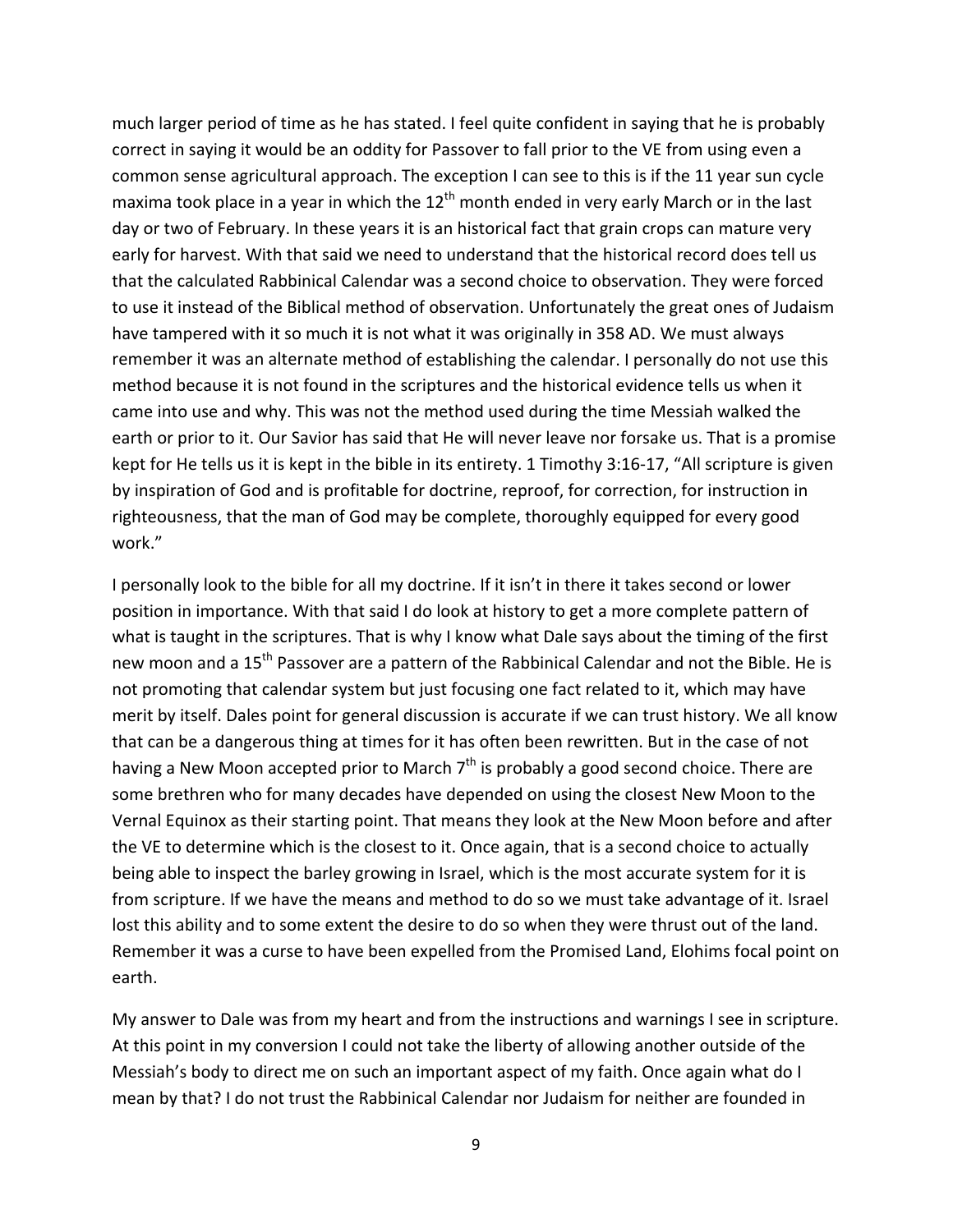scripture but in traditions. They do not have the Father and the Son as their foundation and in my opinion are anti‐Messiah. I have the same regard for anyone who does not recognize the Messiah as having come in the flesh as the Son of the Father in heaven. That is even more pronounced upon anyone who merchandizes Messiah and in fact thinks He is a false prophet.

Scripture warns us that there are many anti‐Christ's or anti‐Messiahs in the last days who try to put themselves across as angels of light. I don't need to turn to those scriptures for we have heard and read them time and time again. However, we also need to believe them and be spiritually alert. These scriptures warn us that even the elect can be deceived. These are serious considerations brethren. My main point to Dale as it is to all of us is that we should not become so comfortable that we could inadvertently fall asleep or slumber. We are warned throughout the gospels that our Savior will come as a thief in the night. Let's look at Matthew 24:42‐44 in reference to His return for His bride. "Watch therefore, for you do not know what hour your Lord is coming. But know this that if the master of the house had known what hour the thief would come, he would have watched and not allowed his house to be broken into. Therefore you also be ready, for the Son of Man is coming at an hour when you do not expect."

Scripture tells us that we can and will be caught off guard as to His coming. It is repeated over and over to the second covenant church. Matthew 25:1‐13 gives us a very clear illustration of this. Some virgins were ready and some were not. They all had lamps but not all had reserves of oil to keep them burning. All of them slumbered or slept at some point in their wait for the bridegroom as they had perceived He had delayed His coming.

"And at midnight a cry was heard; behold, the bridegroom is coming; go out to meet Him! Then all those virgins arose and trimmed (the Greek here means adorned the outside) their lamps." They all looked good on the outside but!

"And the foolish said to the wise, give us of your oil, for our lamps are going out. But the wise answered saying, lest there should not be enough for us and you, go rather to them (not those) who sell, and buy for yourselves."

Here we see some of the elect who have gotten very comfortable and relied on another to fill their oil. That is why they ask the wise virgins to provide it to them. The wise knew it wasn't theirs to give but sent them to them who have it to sell. That is the Father and the Son. It takes one‐on‐one contact with them to receive the true oil. This lesson is capped off with the following warning. "Watch therefore, for you know neither the day nor the hour in which the Son of man is coming."

One of the main points we should come away with here is that this lesson is calendar based. It is all about timing and our responsibility to not be caught unawares. We must be purchasing our oil daily from the Father and the Son and no other. We need to be spiritually alert to the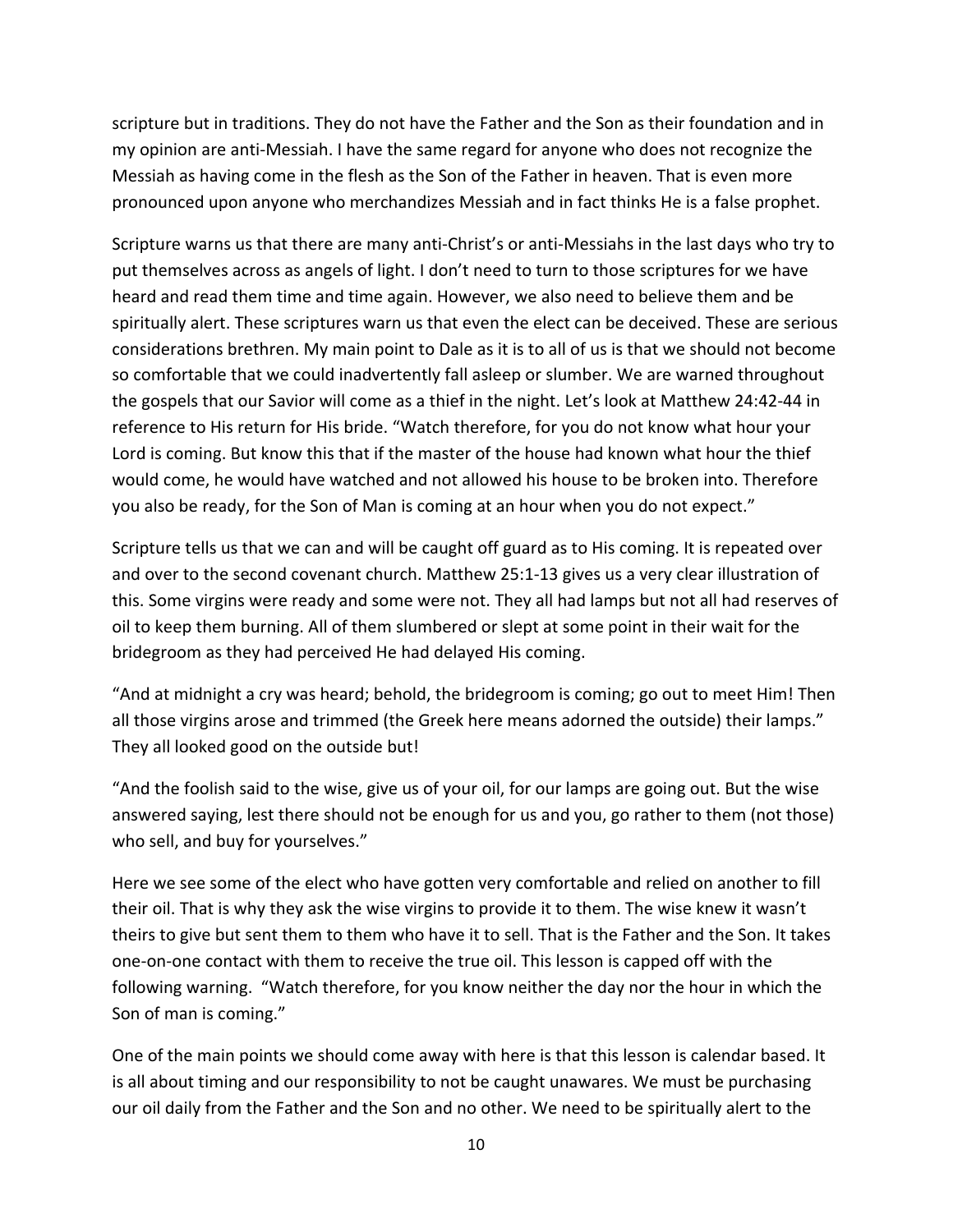calendar given from scripture. We can get our science according to the knowledge derived from the spirit in man but we can only get the knowledge of Elohim from Their spirit. One who professes to teach and instruct us in spiritual knowledge needs both the Father and the Son. 1 Corinthians 2:6‐16 teaches this with no way around it.

As most of you know if you have spent time reading my personal studies online you know that I believe Messiah, our bridegroom, will return for His bride, the church members who have made themselves ready, on the feast of Weeks which is also called Firstfruits and Pentecost. It is a day which does not have a calendar date in scripture but is assigned a day of the week in Lev 23:11. This is the only appointed time of meeting or holy day which has not been assigned a calendar date. If we were to follow the Rabbinical Calendar methodology we would know this date and thus the day for centuries in the future and even longer for it is mathematically set. This would be contrary to scripture as we have just read. I do believe that Messiah will return on Trumpets to wage war on mankind who reject and oppose Him. That lesson is taught to us in Rev 19:11‐ 21 as well as elsewhere in the Bible. We also read here that He is accompanied by the "armies in heaven" in verse 14. This army is "clothed in fine linen, white and clean." So is the bride up in the preceding verses 7‐9. We read in Rev 17:14 that those with Him at His coming are, "called, chosen, and faithful." Brethren, angels are not called and chosen but who is? The bride, the church, the body!

I bring this up to point out that His bride is will Him at the onset of the feast of Trumpets which has a specific calendar day assigned to it. The first day of the seventh month, a New Moon day. Of course the Rabbinical Calendar floats this day in its calculations because of the traditions they have incorporated into their calculated calendar called postponements or dehiyyot. It is seldom falls on the day of the New moon. That in itself is cause for warning according to the scriptures. I believe based on many scriptures and patterns of scriptures that Messiah will return for His bride on the feast of Pentecost. It is the only day that is not assigned a calendar date in scripture. We do not know what day it is in any given year if we follow the Biblical method of declaring the first month of the year by the Biblical criteria of a New Moon and aviv barley. Using the biblical method of calendar setting from year to year we can only count to it after we have established the New Moon of that particular year. Pentecost or the 50<sup>th</sup> day follows the 49 day allotted to the barley harvest. It is in essence a Jubilee of the bride, the release from the bondage of the flesh and the union with her husband to be. I am not at this time trying to tell you that you should be following what I believe. I am using this belief of mine to illustrate a real potential problem with the Rabbinical Calendar or any modification of it which has taken place of late in the churches. I have written about this particular belief of mine extensively and it is available on the site for anyone who cares to look into it. "Pentecost and all its Fullness" is just one of the articles. We have a real danger in following a calendar system devised by men who do not worship the Father and the Son. It is a trap set to deceive the elect.

11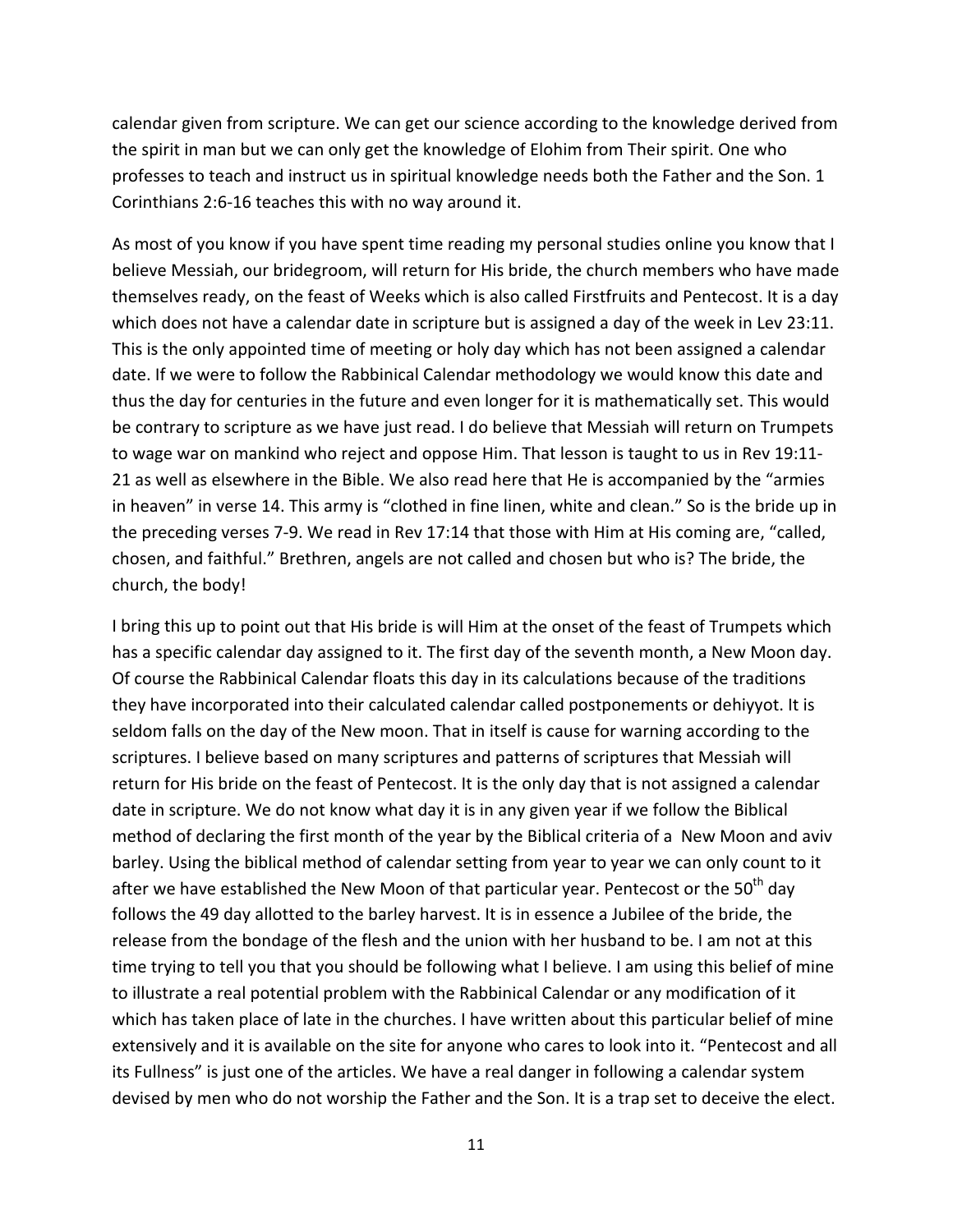Oh yes, it can be close on some points if that is acceptable to some but it is not accurate to the biblical commands, and we must be spiritually alert at all times.

Now entertain me as a fool for a moment if you may. Let's say Messiah will be returning on a Pentecost in the future, a day in which the biblical calendar does not assign a set date until the start of the year is determined. That fulfills one of the aspects of, "no man knows the day of His return." Using the Rabbinical Calendar we would know what day is declared Pentecost as far out into the future as we can add. That does not fit in the scriptures. Now let's say we follow the lunar/aviv calendar year by year. What happens if for whatever reason the brethren are coxed into starting the year differently than what is commanded in scriptures and evidenced in the growing barley crop in Israel. How could this happen? Simple! By someone declaring the barley is aviv or is going to be aviv in the upcoming lunar month when that is not the case. If we are waiting on the bridegroom to come in that year and on Pentecost, we will not see Him and will believe He has "delayed" His coming to a subsequent year because we would have already kept Pentecost earlier and would not be prepared for His coming. However, all will have not followed the erroneous report, for some will have been spiritually alert and functioning to follow a different start to the year, one lunar month later. This is a reality that has been allowed to play our by Elohim for our instruction and correction in the recent past. We must not allow this deceit to happen to the elect ever again. If we use the Rabbinical calculated Calendar we lose in every single year because of its errors based on traditions and not scripture. Also if we rely on a false aviv report we suffer the same result.

The understanding of the Biblical calendar is a watershed doctrine to the church at the end of the age. We are told during these evil times that, "Many shall be purified, made white, and refined, but the wicked shall do wickedly; and none of the wicked shall understand, but the wise shall understand" and "those who do wickedly against the covenant he shall pollute with flattery (intellectual vanity) but the people who know their Elohim (the bride, for she is one with Him not allowing another to instruct her and deceive her as the serpent did to the first Eve) shall be strong and carry on." Knowledge will increase during this time for the elect. They will instruct many in the faith once delivered. We must be vigilant and ever alert to our Husbands instruction and sift everything through it.

I hope you now see why I and others do what we do as to the calendar by traveling to Israel each year. It is not for everyone at this time as the scriptures point out time and time again. We must not be lethargic but be engaged in our faith, in maintaining our oil. As we have stated in the past the opportunity is open to all who worship the Father and the Son to join us in determining the signs of the barley crop in Israel. It is a simple but very important function in the body. We can show you how to do so with no fanfare attached to it. After that you can do it on your own or together as equals in Messiah. It is a vital function for the body to be healthy.